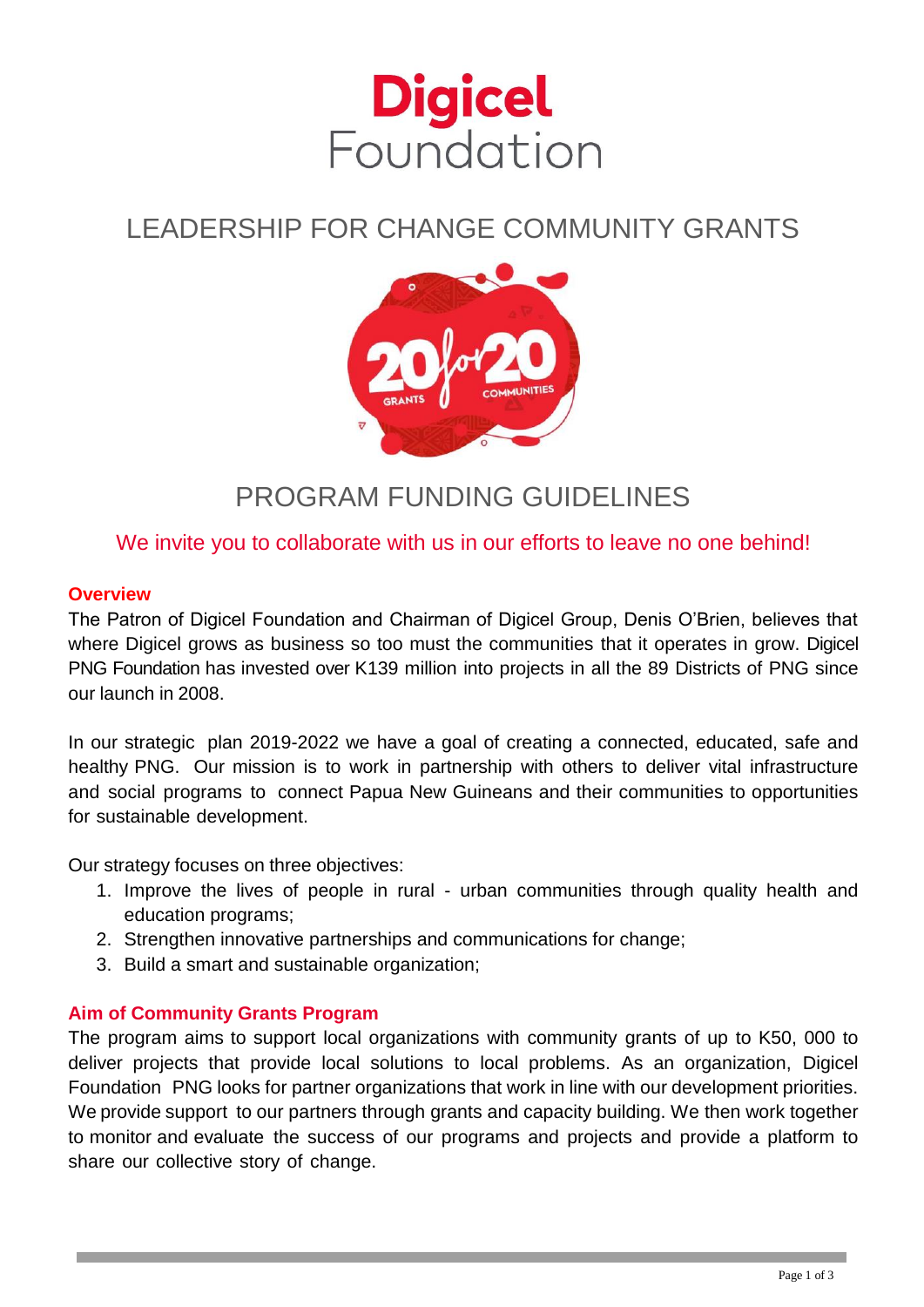#### **Our Funding Focus**

We prioritize funding for projects and programs which are in line with our development outcomes, outlined in our results framework, in our Strategic Plan. The focus areas for organizations to apply for funding include:

#### **1. Education and Literacy**

Projects that help to improve the educational outcomes for disadvantaged communities. Proposals can include support for community libraries, literacy programs for children and adults, support for resource centres, inclusive education for people living with disabilities, innovative ways to unlock digital learning, support for STEM education in schools, teacher training etc.

#### **2. Health**

Projects that help communities improve health outcomes. This can range from health awareness to service delivery projects. Particular focus is given to projects that address maternal mortality, community based rehabilitation for people living with disabilities, water sanitation hygiene (WASH) Programs, Feminine Hygiene projects etc.

#### **3. Peace Building**

Projects that assist anti-violence advocates and human rights defenders in communities and increases access to services for victims of violence. These projects can include assistance to safe houses, peace-building initiatives through sports, conflict resolution training. Particular focus will be given to projects that emphasis working with men on violence prevention programs in line with the Men of Honour Campaign run by Digicel Foundation.

#### **4. Leadership and Sustainable Livelihoods**

Projects that assist with civic engagement and leadership development. Projects can include leadership skills training, civic engagement, strengthening local governance, sustainable livelihoods, nutrition and agricultural projects.

#### **Criteria for Funding**

Basic eligibility criteria for program funding:

- Organisations must be not-for-profit and have all statutory documentation in place e.g. IPA certification, Constitution, Tax Identification Number etc.
- Organisations must serve the majority of people in their respective communities;
- Organisations must have and display the leadership, financial management, experience, expertise and capacity to effectively carry out the proposed program activities;
- Program proposals must support Digicel Foundation goals;

#### **Funding Limitations**

The Community Grants Program does not provide funding for the following:

- Individual needs such as scholarships, etc.
- Endowment funds or funds directed towards deficit reduction or operating reserves;
- Trips, conferences, seminars, festivals, one day events (unless they are a part of an approved program activity);
- Church programs that have no direct link to our key development priorities.